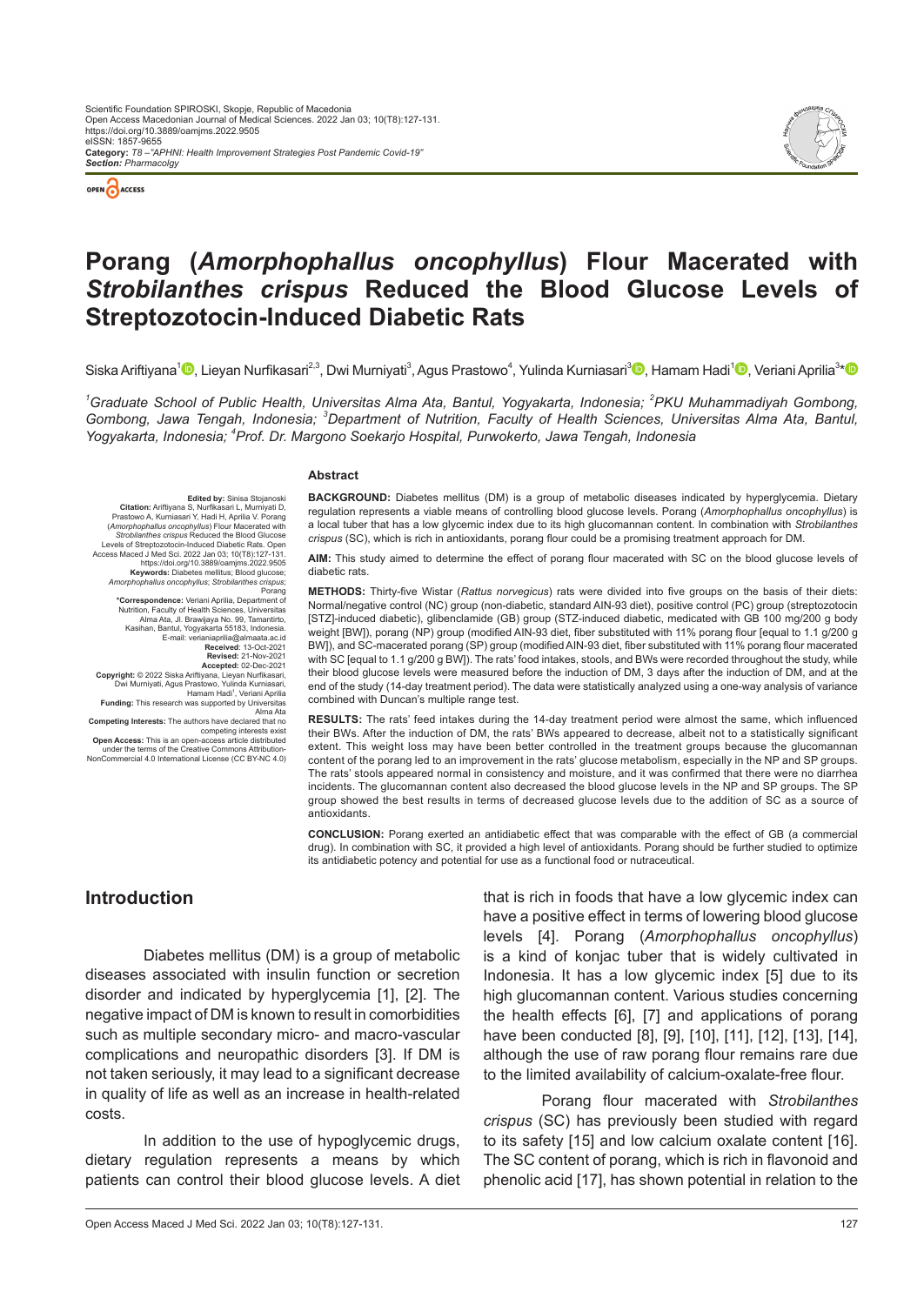treatment of DM. However, its potency has not yet been adequately studied. The aim of the present study was to determine the effect of porang flour macerated with SC on the blood glucose levels of diabetic rats.

### **Methods**

#### *Plant material*

The porang tubers used in this study were obtained from a farmer in Madiun, East Java. The tubers were cleaned of sand, sliced, and dried. They were then ground and sifted through a 40-mesh sieve to make powder/flour. Next, the flour was macerated with SC, as described in Patent Application No. S00202006668 [16].

#### *Experimental animals*

The present study was conducted in accordance with the requirements of the Health Research Ethics Committee of Universitas Alma Ata (reference no. KE/AA/ VI/273/EC/2017). Thirty-five Wistar (*Rattus norvegicus*) rats that were 8 weeks of age and had body weights (BWs) of 121–159 g were used in this study. The rats were divided into five groups on the basis of their diets. Each control group was fed with a standard AIN-93 diet [18]: NC group (normal/negative control [NC], non-diabetic), PC group (positive control [PC], streptozotocin [STZ] induced diabetic), and glibenclamide (GB) group (STZinduced diabetic, medicated with GB 100 mg/200 g BW). The two treatment groups were fed with a modified AIN-93 diet, in which the fiber was substituted with 11% (equal to 1.1 g/200 g BW) porang (NP group) or SC-macerated porang (SP group). The rats were individually housed in wire cages at an ambient temperature with a 12-h light-dark cycle. Their food intakes, stools, and BWs were recorded throughout the study, while their blood glucose levels were measured before the induction of DM, 3 days after the induction of DM, and at the end of the study (14-day treatment period).

#### *Induction of diabetes, blood preparation, and biochemical analysis*

The intraperitoneal injection of nicotinamide (110 mg/kg BW) was performed before the induction of DM with 8 mg/200 g BW of STZ. The rats were categorized as diabetic when their blood glucose level

was more than 126 mg/dL [1]. The blood glucose levels were determined from plasma samples by means of the glucose oxidase–peroxidase aminoantypirin enzymatic method. The plasma was prepared through the centrifugation of blood samples (at 400 rpm for 15 min) that had been drawn from the vena retro-orbital sinus using the microcapillary technique.

#### *Statistical analysis*

All data were presented as the mean ± standard deviation. A one-way analysis of variance combined with Duncan's multiple range test at p < 0.05 was used to compare the data among the groups. A paired T-test analysis was also used to compare the data from before and after the treatment. All the analyses were performed using the Statistical Package for the Social Sciences (SPSS) software (version 16.0; SPSS Inc., Chicago, USA).

#### **Results**

#### *Feed intake, BW of rat, and observation of stools*

Feed intake, BW, and stool observation of rats during 14 days of treatment periods are shown in Table 1. The intake of rats was almost the same between groups, in the range of 8.84–9.64 g, except NC group. Normal group had significantly lower feed intake than diabetic groups (p < 0.05). Feed intake relates to the BW of rats. During 14 days of the treatment, the BW of rats seemed down, but not statistically different (p > 0.05). The observation of stools showed that the stools in all groups were in normal moisture and consistency.

#### *Blood glucose levels*

Table 2 showed blood glucose levels of rats before and after STZ induction and also after 14 days of treatments. The initial blood glucose levels of rats were in the range of 50–135 mg/dL and increased to 217–244 mg/dL after STZ induction. The different intervention between groups gave the different impact on the blood glucose value. The intervention of commercial drug (GB group) and porang flour (NP and SP groups) significantly decreased blood glucose levels (p < 0.05), while PC group showed almost the same value compared to before intervention.

**Table 1: Feed intake, body weight, and stool character of rats during 14 day of treatment periods**

| Groups    | Feed intake $(q)$           | Stools character        |               | Body weight (g)     |                    |                |
|-----------|-----------------------------|-------------------------|---------------|---------------------|--------------------|----------------|
|           |                             | Water content (%)       | Consistencv   | Before intervention | After intervention | ΔΚ             |
| <b>NC</b> | $6.18 \pm 0.8$ <sup>a</sup> | $39.40 \pm 2.2^a$       | Slightly hard | $133.2 \pm 7.3$     | $130.4 \pm 13.0$   | $-2.8^{\circ}$ |
| PC        | $9.56 \pm 1.1$ <sup>b</sup> | $76.20 \pm 5.3^{\circ}$ | Soft          | $134.4 \pm 11.8$    | $123.4 \pm 13.8$   | $-11.0^a$      |
| GB        | $9.59 \pm 1.9$ <sup>b</sup> | $71.40 \pm 3.0^a$       | Soft          | $141.2 \pm 9.9$     | $133.0 \pm 10.3$   | $-8.2^{\circ}$ |
| <b>NP</b> | $9.64 \pm 0.6$ <sup>b</sup> | $78.80 \pm 5.1^a$       | Soft          | $150.0 \pm 6.0$     | $142.6 \pm 27.6$   | $-7.4^{\circ}$ |
| SP        | $8.84 \pm 1.8$              | $70.20 \pm 2.8^{\circ}$ | Soft          | $138.8 \pm 13.4$    | $132.80 \pm 4.1$   | $-6.0^{\circ}$ |

\*Different superscript letter in the same columns indicated significantly different result (p<0.05). NC group (normal/NC, non‑diabetic, AIN‑93 diets), PC group (PC, STZ‑induced diabetic, AIN‑93 diets), GB group (STZ‑induced diabetic, AIN-93 diets, medicated with GB), NP group (STZ-induced diabetic, AIN-93 modified diets with 11% porang flour), and SP group (STZ-induced diabetic, AIN-93 modified diets with 11% SP flour).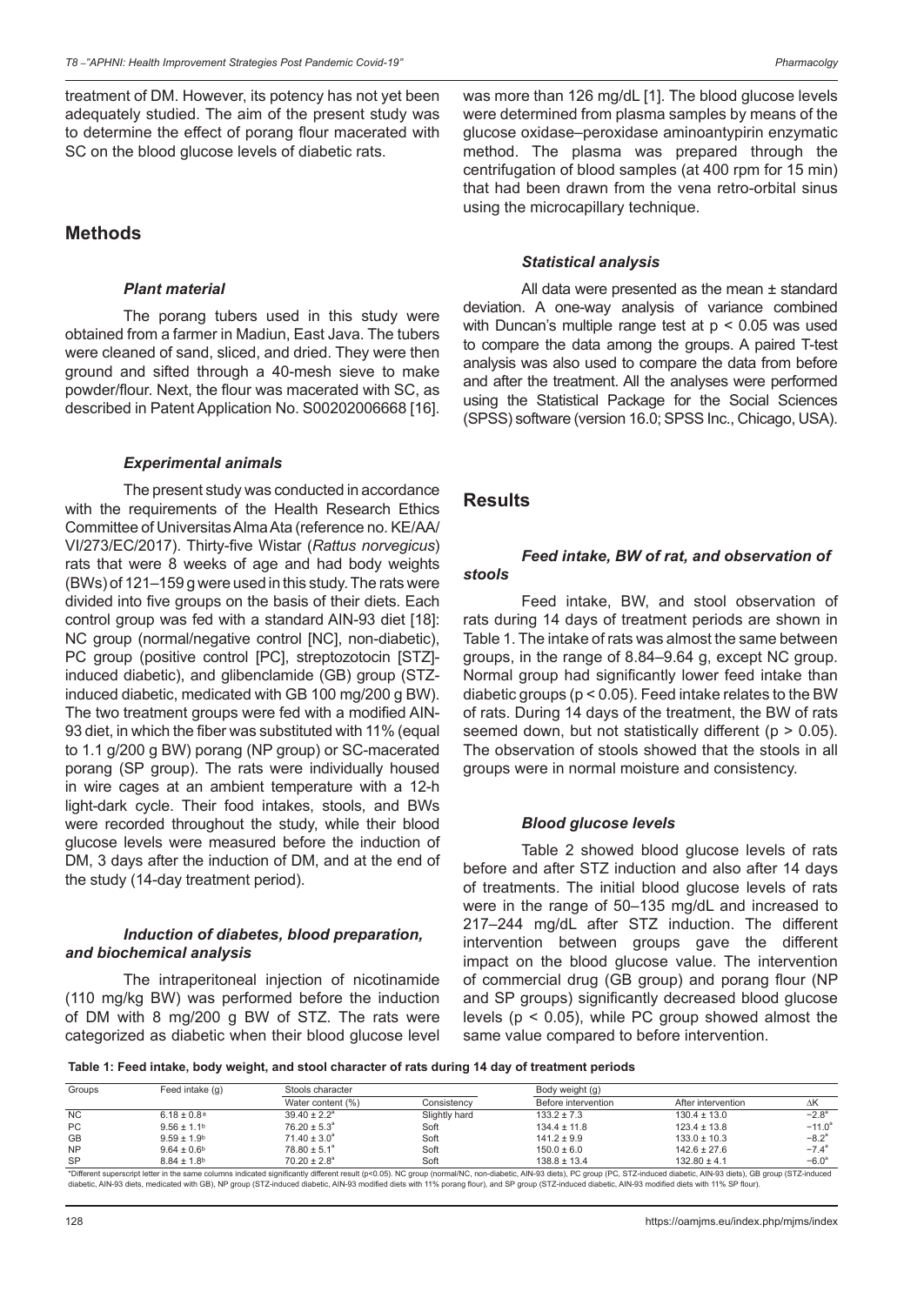#### **Table 2: Blood glucose levels of rats in various treatment during 14 days of treatment**

| Groups                                                                                                         | Blood glucose levels (mg/dL) |                  |                 |                   |  |  |  |
|----------------------------------------------------------------------------------------------------------------|------------------------------|------------------|-----------------|-------------------|--|--|--|
|                                                                                                                | Before STZ                   | After STZ        | After           | ΛK                |  |  |  |
|                                                                                                                | induction                    | induction        | intervention    |                   |  |  |  |
| NC.                                                                                                            | $69.6 \pm 0.9^b$             | $67.17 \pm 1.4$  | $67.4 \pm 2.0$  | 0.67 <sup>a</sup> |  |  |  |
| <b>PC</b>                                                                                                      | $66.7 \pm 1.1^a$             | $244.4 \pm 7.4$  | $215.7 \pm 6.1$ | 1.26 <sup>a</sup> |  |  |  |
| <b>GB</b>                                                                                                      | $70.4 \pm 2.2^b$             | $217.40 \pm 7.8$ | $121.8 \pm 5.3$ | $-96.0^{b}$       |  |  |  |
| <b>NP</b>                                                                                                      | $68.3 \pm 1.1^{ab}$          | $217.4 \pm 9.2$  | $156.8 \pm 4.3$ | $-62.9^\circ$     |  |  |  |
| <b>SP</b>                                                                                                      | 68.7 ± $1.9^{ab}$            | $224.5 \pm 7.3$  | $133.2 \pm 1.9$ | $-91.3^{b}$       |  |  |  |
| *Different superscript letter in the same columns indicated significantly different result (p<0.05). AK showed |                              |                  |                 |                   |  |  |  |

\*Different superscript letter in the same columns indicated significantly different result (p<0.05). ΔK showed<br>the different value between 0 d and 14 d using t-test. NC group (normal/NC, non-diabetic, AIN-93 diets), PC group (PC, STZ-induced diabetic, AIN-93 diets), GB group (STZ-induced diabetic, AIN-93 diets, medicate with GB), NP group (STZ‑induced diabetic, AIN‑93 modified diets with 11% porang flour), and SP group (STZ‑induced diabetic, AIN‑93 modified diets with 11% SP flour).

## **Discussion**

*stools*

# *Feed intake, BW of rat, and observation of*

Feed intake of rats during 14 d of treatment periods is shown in Table 1. The amount of intake was almost the same between groups, NC showed the lowest amount of feed intake and was statistically different from others ( $p < 0.05$ ). It may be due to NC rats' behavior that looked more active than other groups. It caused some feeds were fallen or be mixed in the drinking water so that could not be weighed. The feed intake of NC was also statistically different with PC (p < 0.05). It indicated that the inducement of diabetes influenced the feed intake or rat's appetite.

The BW of rats during the study is shown in Table 1. After 14 days of treatment, the BW of rats was not statistically different ( $p > 0.05$ ), but there was weight loss after STZ induction that may be caused by insufficient insulin. It led to an inability of glucose to be used as energy; therefore, the availability in the body was provided by fat catabolism. If it was happened continuously, it could lose the BW [19],[20], [21]. However, the BW in treatment groups (GB, NP, and SP) could be controlled by increasing the insulin sensitivity resulting in the improvement of glucose metabolism [22] for GB groups or by the role of glucomannan as fiber in NP and SP groups that fulfilled the intestine and decrease the feed intake [6], [23]. It may also decrease postprandial glucose and improve insulin sensitivity [24], [25]. The previous study has also been studied for the potency of porang glucomannan as a prebiotic that increased short-chain fatty acid in the colon [6], leading to the improvement of glucose and lipid metabolism [23], [26] and resulting in controlling of BW [24].

The inability of BW to increase in this study was also confirmed by the observation of stools that are shown in Table 1, especially to know whether there was diarrhea or other disorder in gastrointestinal. The data showed that stools in all groups were in normal moisture and consistency. It meant that there was no diarrhea, instead, there were also no difficulties in defecating process. The previous study proved that glucomannan absorbed much water and influenced the dry and wet stool weight, the defecation frequency, and colonic flora in stool [27]. The porang consumption and its combination with SC did not affect the gastrointestinal response.

#### *Blood glucose levels*

Table 2 showed that the initial blood glucose levels were in the range of 50–135 mg/dL. It meant that all intervention groups were normal. The measurement of initial blood glucose levels of rats aimed to ensure that the rats was in normal condition. After being induced with STZ, blood glucose levels in diabetic groups increased in the range value between 217 and 244 mg/dL. The rats with blood glucose levels more than 126 mg/dL were included in diabetic groups [1]. STZ-induced diabetes by damaging β-cells through the production of radicals NO that may block the Fe-containing enzymes and the breakdown of secondary radicals caused peroxide of lipids, reduced antioxidant, and led to DNA damage [28], [29].

The intervention of commercial drug (GB group) and porang flour (NP and SP) significantly decreased blood glucose levels ( $p < 0.05$ ), although they were still above 126 mg/dL, especially for NP and SP (Table 2). GB worked by stimulating the insulin secretion in the pancreas gland through sensitizing of β-cells allowing glucose-induced changes in the synthesis and release of insulin [22]. NP and SP worked as the fiber that has high water absorption and is very viscous [6] that may decrease food absorption in the small intestine and decrease postprandial glucose and insulin secretion leads to the improvement of insulin sensitivity [24], [25]. This was also confirmed by the histopathological study of the pancreas that showed the maintaining of pancreatic structure in diabetic rats treated by konjac glucomannan [24].

This study also presented that SP groups had a similar antihyperglycemic ability with GB. The role of fiber in porang was strengthened by the existence of SC. SC is the source of flavonoids and phenolic acids that possessed antidiabetic activity in diabetic rats [17]. SC was also useful in decreasing calcium oxalate in porang and had no acute toxicity result [15] which allows its use as a functional food.

## **Conclusion**

This study concluded that porang had antidiabetic capacity. This capacity was forced by the presence of SC and proved the comparable result with the GB as a commercial drug. Further study is needed in the optimalization of doses to improve the antidiabetic capacity and probability uses as functional food or nutraceuticals.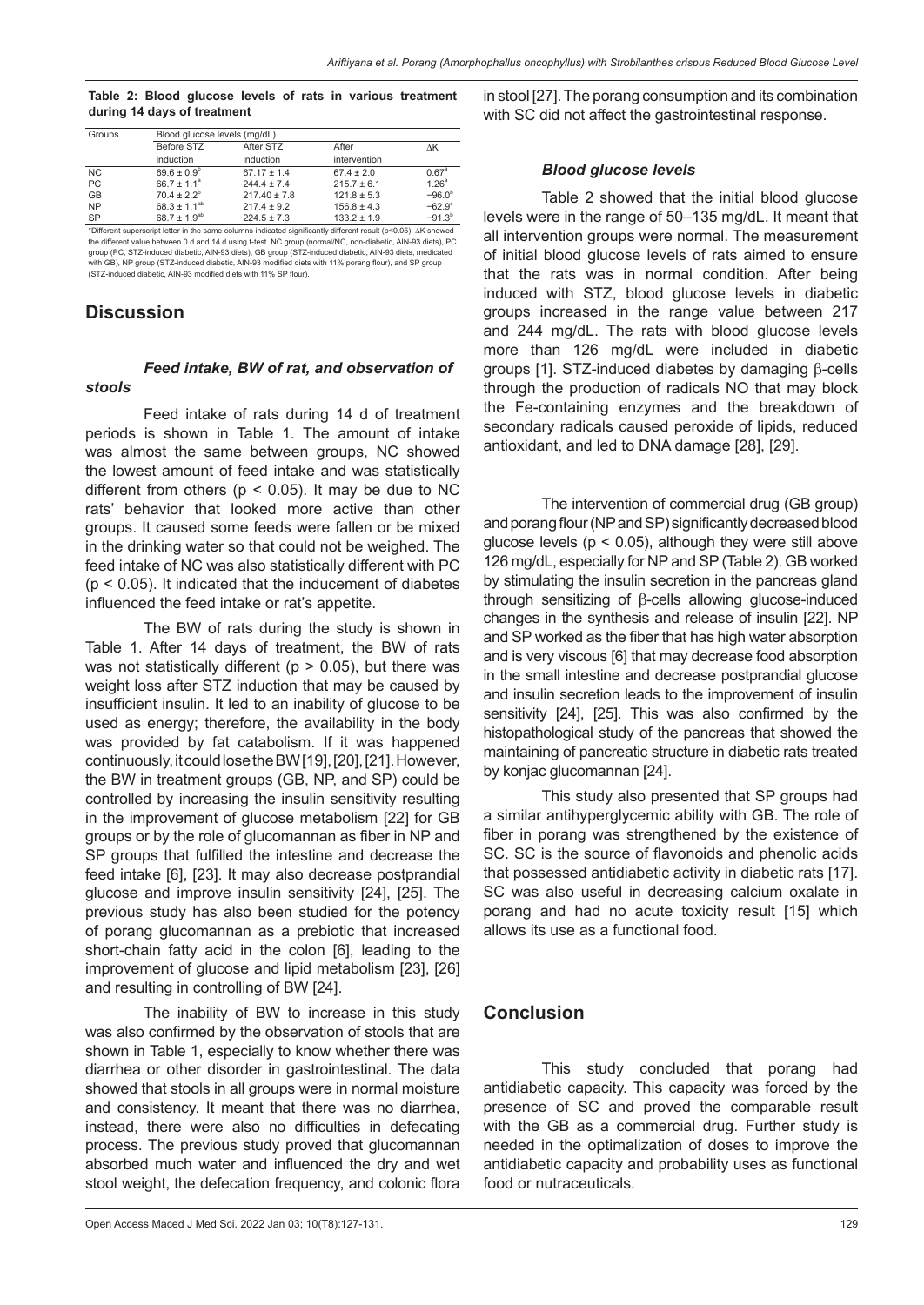## **Acknowledgments**

The authors would like to thank Alma Ata University and ACHEAF (Alma Ata Centre for Healthy Food) for the many facilities for this study.

## **References**

1. American Diabetes Association. Classification and diagnosis of diabetes melitus. Diabetes Care. 2015;38(Suppl):S8-16. https:// doi.org/10.2337/dc15-S005 PMid:25537714

- 2. Roglic G. WHO Global report on diabetes: A summary. Int J Noncommunicable Dis. 2016;1(1):3.
- 3. Ganong WF. Medical Physiology [Fisiologi Kedokteran]. Jakarta, Indonesia: EGC; 2008. p. 725-56.
- 4. Augustin LS, Franceschi S, Jenkins DJ, Kendall CW, La Vecchia C. Glycemic index in chronic disease: Areview. Eur J Clin Nutr. 2002;56(11):1049. https://doi.org/10.1038/sj.ejcn.1601454 PMid:12428171
- 5. Faridah DN. Physicochemical properties of suweg flour (*Amorphophallus campanulatus* B1) and its glycemic index [Sifat fisiko-kimia tepung suweg (*Amorphophallus campanulatus* B1) dan indeks glikemiknya]. J Teknol dan Ind Pangan. 2005;14(3):254-9.
- 6. Harmayani E, Aprilia V, Marsono Y. Characterization of glucomannan from *Amorphophallus oncophyllus* and its prebiotic activity *in vivo*. Carbohydr Polym. 2014;112:475-9. https://doi.org/10.1016/j.carbpol.2014.06.019 PMid:25129770
- 7. Nissa C, Madjid IJ. Potency of glucomannan of porang flour as anti-obesity in high-fat induced rats [Potensi glukomanan pada tepung porang sebagai agen anti-obesitas pada tikus dengan induksi diet tinggi lemak]. J Gizi Klin Indones (The Indones J Clin Nutr). 2016;13(1):1-6.
- 8. Harianto H, Thohari I, Purwadi. Adding Porang Flour (*Amophophallus ocophyllus*) in Yoghurt Ice Cream in Terms of Physical Characteristic and Total of Lactic Acid Bacteria. Indonesia: Universitas Brawijaya; 2013.
- 9. Kalsum U, Malaka R, Yuliati FN. Organoleptic Quality and Melting Speed of Ice Cream with Porang Flour [Kualitas Organoleptik dan Kecepatan Meleleh Es Krim dengan Penambahan Tepung Porang (*Amorphopallus onchopillus*) Sebagai Bahan Penstabil]. Indonesia: Universitas Hasanudin; 2012.
- 10. Putri VN, Susilo B, Hendrawan Y. Effect of porang flour (*Amorphophallus onchophyllus*) in instant ice cream processing in term of physic and organoleptic quality [Pengaruh Penambahan Tepung Porang (*Amorphophallus onchophyllus*) pada Pembuatan Es Krim Instan Ditinjau dari Kualitas Fisik dan Organoleptik]. J Keteknikan Pertan Trop Biosist. 2014;2(3):188-97.
- 11. Evanuarini H, Hastuti P. Characteristic of low fat mayonnaise containing porang flour as stabilizer. Pak J Nutr. 2015;14(7):392-5.
- 12. Faridah A, Widjanarko SB. Addition of porang flour in mocaf (*Modified cassava* flour)-substituted noodle processing [Penambahan tepung porang pada pembuatan mi dengan substitusi tepung mocaf (*Modified cassava* flour)]. J Teknol Ind Pangan. 2014;25(1):98-105.
- 13. Sudaryati, Mulyani T, Hansyah ER. Physical and mechanical

properties of edible film containing porang (*Amorphopallus oncophyllus*) and carboxymethylcellulose flour [Sifat fisik dan mekanis edible film dari tepung porang]. J Teknol Pertan. 2010;11(3):196-201.

- 14. Setyawati A, Purwadi, Thohari I. Physical and Organoleptic Properties (Aroma, Colour) of Processed-cheese with Addition of Porang Flour Emulsion [Kualitas Fisik dan Organoleptik (Aroma, Warna) Keju Olahan Dengan Penambahan Pengemulsi Tepung Porang]. Malang, Indonesia; 2013.
- 15. A RQ, Hasanah U, Hadi H, Mustofa M, Nurinda E, Kurniasari Y, *et al*. Acute Toxicity Study of Porang (*Amorphophallus oncophyllus*) Flour Macerated with *Strobilanthes crispus* in Wistar rats. Open Access Maced J Med Sci. 2021;9:976-81.
- 16. Aprilia V, Nurinda E, Alpina L, Hadi H, Ariftiyana S, Kurniasari Y. Reduction Procedure of Calcium Oxalate in Porang Flour by Maceration of *Strobilanthes crispa* [Proses Reduksi Kalsium Oksalat (*Amoprhophallus oncophyllus*) Dengan Maserasi Ekstrak Daun Keji Beling (*Strobilanthes crispa*)]. Indonesia; 2020. Available from: https://pdkiindonesia.dgip.go.id/detail/S00202006668?type=patent & keyword=proses+reduksi+kalsium+oksalat [Last accessed on 2021 Aug 12].
- 17. Fadzelly AB, Asmah R, Fauziah O. Effects of Strobilanthes crispus tea aqueous extracts on glucose and lipid profile in normal and streptozotocin-induced hyperglycemic rats. Plant Foods Hum Nutr. 2006;61(1):7-12. https://doi.org/10.1007/ s11130-006-0002-z

PMid:16688478

18. Reeves PG, Neilsen FH, Fahey GC. AIN-93 purified diets for laboratory rodents: Final report of the american institute of nutrition ad hoc writing committee on the formulation of the AIN-76A rodent diet. J Nutr. 1993;123(11):1939-51. https://doi. org/10.1093/jn/123.11.1939

PMid:8229312

- 19. Nida S. Carbohydrate Metabolism Disorder of Diabetes Mellitus [Gangguan Metabolisme Karbohidrat Pada Diabetes Mellitus]. Malang: Fakultas Kedokteran Universitas Brawijaya Malang; 2012.
- 20. Zakia U, Nurdiana, Fajar NA. Effect of cow milk powder consumption on HDL (High Density Lipoprotein) serum level in white rat (*Rattus norvegicus*) of Wistar strain as a diabetes mellitus tipe 2 model [Efek pemberian susu sapi bubuk terhadap kadar serum HDL (high density lipoprotein) pada tikus putih (Rattus norvegicus) galur Wistar model diabetes. J Gizi Pangan. 2015;10(1):1-8.
- 21. Rias YR, Sutikno E. Relationship between body weight and random blood glucose level of diabetic rats [Hubungan berat badan dengan kadar gula darah acak pada tikus diabetes mellitus]. J Wiyata. 2017;4(1):72-7.
- 22. Ling Z, Wang Q, Stange G, In P, Pipeleers D. Glibenclamide treatment recruits β-cell subpopulation into elevated and sustained basal insulin synthetic activity. Diabetes. 2006;55(1):78-85.

PMid:16380479

- 23. Grover GJ, Koetzner L, Wicks J, Gahler RJ, Lyon MR, Reimer RA, *et al*. Effects of the soluble fiber complex PolyGlycopleX® (PGX®) on glycemic control, insulin secretion, and GLP-1 levels in Zucker diabetic rats. Life Sci. 2011;88(9-10):392-9. https:/// doi.org/10.1016/j.lfs.2010.11.014 PMid:21115020
- 24. Chen H, Nie Q, Hu J, Huang X, Zhang K, Pan S, *et al*. Hypoglycemic and hypolipidemic effects of glucomannan extracted from konjac on Type 2 diabetic rats. J Agric Food Chem. 2019;67(18):5278-88. https:///doi.org/10.1021/acs. jafc.9b01192

PMid:30964673